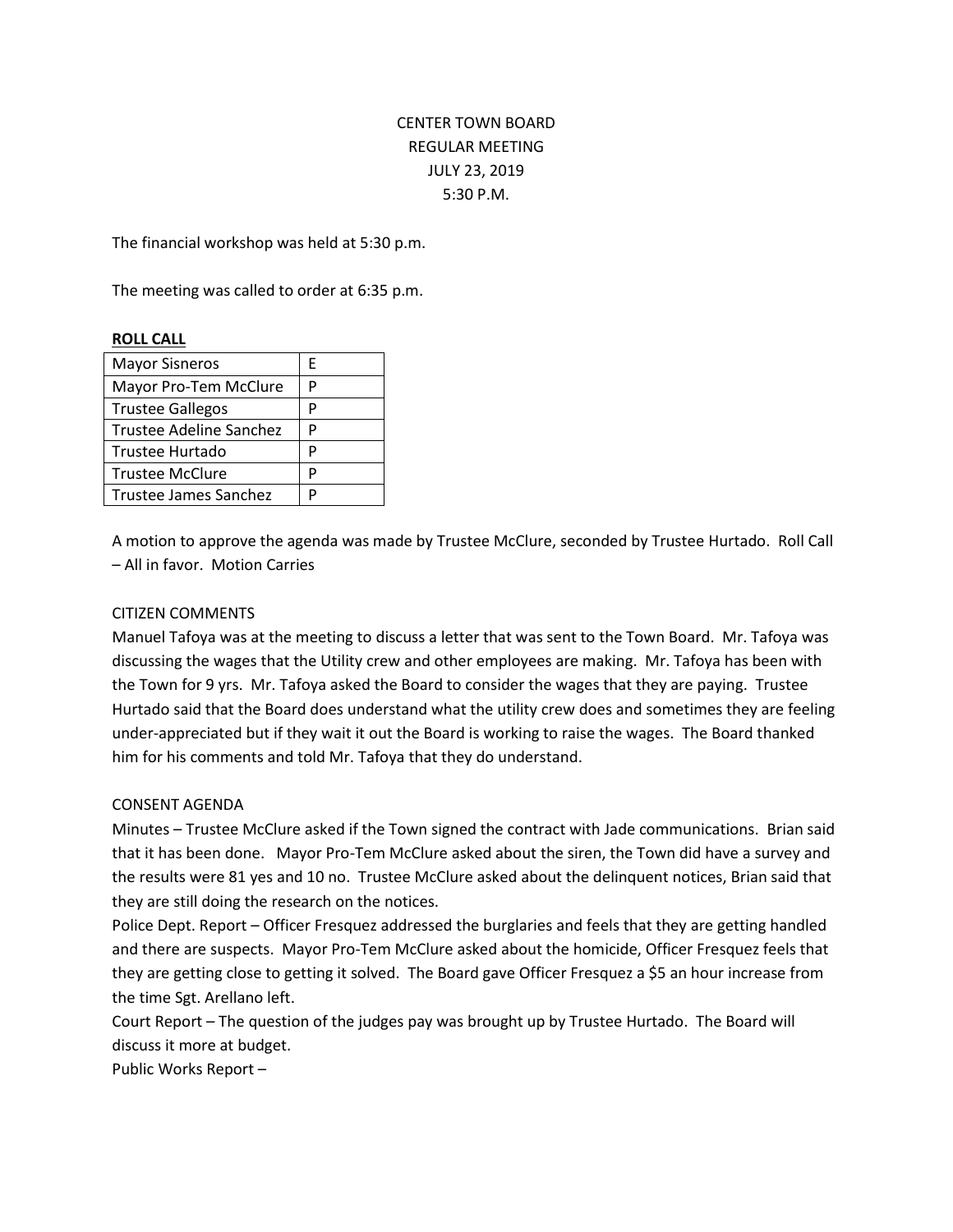- a. Electrical Upgrade Map Dave told the Board that they are progressing north on the primary, once it is done they will continue to the secondary's.
- b. Quote S. Baseball Field Trustee Hurtado said that the crew needs to be maintaining the new field every day. RMMP gave a quote of \$8,728 to fix the south baseball field. A motion to approve the quote was made by Trustee Hurtado, seconded by Trustee Adeline Sanchez. Roll Call – All in favor. Motion Carries.
- c. Quote Bores A motion to approve the quote from Bowers to do the boring was made by Trustee McClure, seconded by Trustee James Sanchez. Roll Call – All in favor. Motion Carries.

d. Roof - Dave is still waiting on some quotes. Dave briefed the Board on the costs. Water –

Water Attorney Report – The water attorneys would like to meet with the water engineer in Alamosa and would like to keep the current augmentation plan and add in the Consaul property. The old plan is favorable to the Town. Attorney Trujillo feels that staying with the old plan is the best way to go.

Streets and Parks Report – Trustee McClure asked that they put more information about animal control. Trustee James Sanchez asked about the trash on Worth St. Trustee Sanchez mentioned that they were full quite a few times. Dave said that they need to be more aware of those things. Trustee Adeline Sanchez said that the picnic area needs to be cleaned it is very dirty. Trustee Hurtado would like to make the area around playground equipment and the corner around the tables more private. Code Enforcement Report –

- a. Privacy Fence 365 W.  $6<sup>th</sup>$  St. The Board agreed to let her put the privacy fence not the slates at their cost and not attached to the chain link fence. Trustee Gallegos asked about the trash on Sisneros. Dave has sent out a letter so he will
	- have due process to remove the trash.

Payables –There were a few questions.

A motion to approve the consent agenda was made by Trustee Gallegos, seconded by Trustee Hurtado. Roll Call – all in favor. Motion Carries.

A motion to approve the June financials was made by Trustee Hurtado, seconded by Trustee Gallegos. Roll Call –all in favor. Motion Carries.

# MANAGER'S REPORT

Goals – Brian talked about the siren and let the Board know that the tally was 81 yes, 10 no. A motion to leave the siren on was made by Trustee Hurtado, seconded by Trustee Gallegos. Roll Call – All in favor.

# OLD BUSINESS

Police Chief – The Board interviewed Tony Webb and Gene Meek and held a meet and greet. A motion to hire Gene Meek with a contract to be the next police chief was made by Trustee McClure, seconded by Trustee Adeline Sanchez. Roll Call - Trustee Adeline Sanchez, Trustee McClure, Trustee Hurtado and